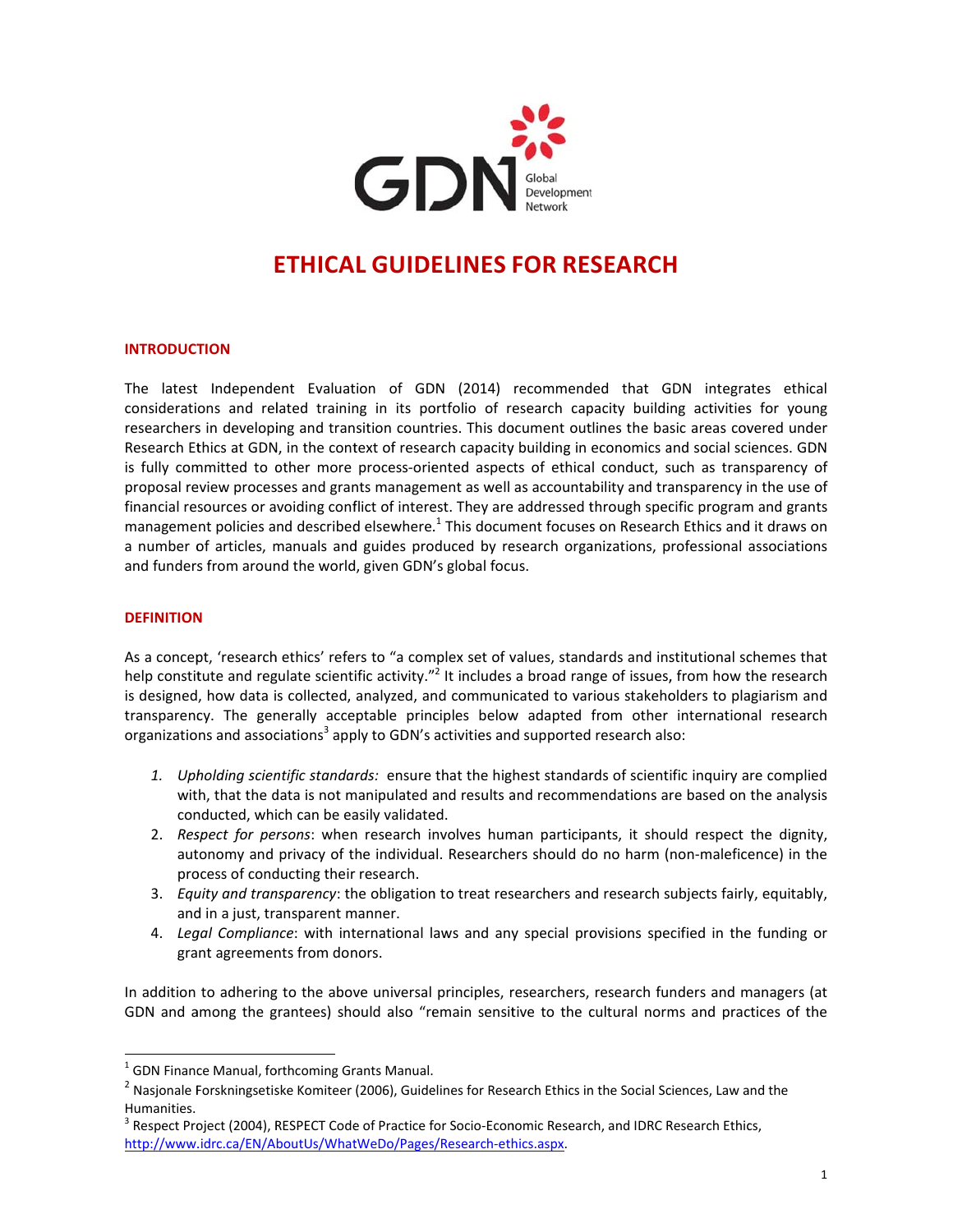localities where the research is carried out."<sup>4</sup> Researchers will have to identify potential ethical issues in their proposed research and when necessary seek guidance on how to address them.

The following stipulation has been included in GDN's Calls for Proposals:

*"GDN‐supported research programs must be carried out in accordance with common research and professional ethical standards, related to plagiarism, surveys and other forms of data collection that involve human subjects, confidentiality and transparent use of financial and human resources. In their proposals, applicants are required to clearly identify all possible ethical issues relating to their proposed program."*

# **CATEGORIES**

## **1. Upholding Scientific Standards**

This section is intended to guide researchers on the rigorous conduct and communication of research, with the highest level of integrity and professionalism, in line with the best codes of practice.

## *Intellectual Property Rights*

GDN views plagiarism as a serious offense and a violation of intellectual property rights. GDN defines plagiarism as "an unauthorized use of other people's work, ideas and/or writings (in part or in full) and presenting or giving notion of these work(s), ideas and/or writings being one's own work, idea(s) and/or writing(s)."

Similarly, GDN identifies **self‐plagiarism** as a serious offense, tantamount to violation of intellectual property rights. As per conventional definitions, GDN defines self-plagiarism as the "practice of presenting one's own previously published work as though it were new."5 Both forms of plagiarism constitute grounds for immediate grant termination in the case of ongoing studies and for not selecting a proposal. Research proposals, reports and essays are scanned for plagiarism. GDN's policy on Plagiarism is clearly stipulated in the Calls for Proposals and in all Grant Agreements.

# *Other forms of academic fraud*

Other forms of academic fraud include:

- a. Manipulation of the research design or the data to deliberately mislead or obtain stronger results.
- b. Inaccurate or Partial Reporting of Findings ‐ not communicating research findings that contravene to the original hypothesis.
- c. False Citations This constitutes any citation of a source from which the referenced material was not in fact obtained, including use of a quoted reference from a non-original source while implying reference to the original source.<sup>6</sup>
- d. Misrepresentation of the skills of the team when submitting a research proposal for funding.
- e. Multiple Submissions<sup>7</sup> The definition of "multiple submissions" varies with respect to institutional context. In case of GDN, "multiple submissions" is considered a mal-practice when applicants for new grant funding submit grant proposal for work already funded and undertaken, or for the same data collection without acknowledging contribution from other

<sup>&</sup>lt;sup>4</sup> IDRC Research Ethics, http://www.idrc.ca/EN/AboutUs/WhatWeDo/Pages/Research-ethics.aspx.<br><sup>5</sup> American Psychological Association (2010), as cited in iThenticate (2011), White Paper on The Ethics of Self-Plagiarism, http://www.ithenticate.com/self-plagiarism-free-white-paper/<br><sup>6</sup> Florida State University, Statement on Plagiarism & Academic Fraud, accessed at

http://history.fsu.edu/Undergraduate-Program/Statement-on-Plagiarism-Academic-Fraud, accessed on April 8, 2015<br><sup>7</sup> University of Viginia(2012), What Is Academic Fraud? Accessed at <u>http://www.virginia.edu/honor/what-is-aca</u> fraud‐2/, on April 8, 2015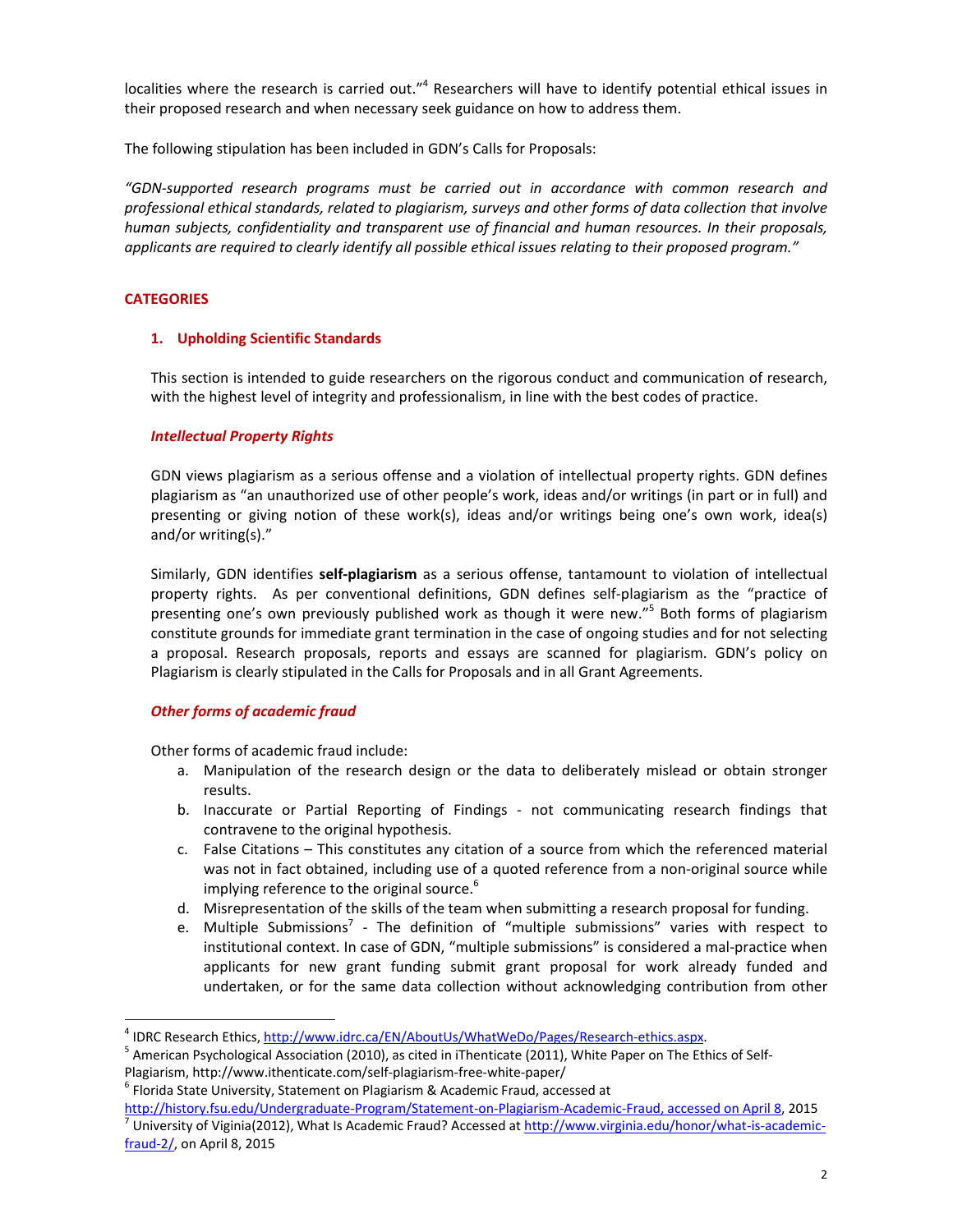donors and explaining the extension or value added to the work already funded. In case of projects co-funded by GDN along with other donors, "multiple submissions" would constitute the act of submitting the same or substantially same research output to different donors without acknowledging and branding the other donors/supporters.

## **2. Human Subjects**

*Definition*: "A living individual about whom an investigator conducting research obtains (1) data through intervention or interaction with the individual; or (2) identifiable private information."<sup>8</sup>

Much of social science research involves direct interaction with human subjects, through primary data collection (surveys, interviews, FGDs, experiments or simulated games etc). This also extends to communications, where for instance, a video or a short brief is produced on the beneficiaries of a certain program or the human impact of research (more broadly). The following set of guidelines must be strictly observed when dealing with human subjects:

- a. Obtain informed consent after revealing the purpose of the research, the way in which the data will be collated, aggregated and used. It applies at all stages of the research, including publication;
- b. Ability to withdraw if a participant in a survey or interview or simulation/game wishes to withdraw, they should be allowed to do so freely;
- c. Avoid deception the real purpose of the research should be divulged to the participants;
- d. Protection from mental, physical, and social harm and suffering;
- e. No unwarranted material gain for any participants.

When dealing with minors and vulnerable<sup>9</sup> populations (this includes illnesses or deformity, ethnic and religious minorities, migrants, illegal workers etc.), the potential for direct or indirect 'harm' increases and therefore these groups require additional care in applying the fairness, transparency, anonymity and informed consent principles described in this document.

## **3. Data Confidentiality and Protection**<sup>10</sup>

This is closely related to the issues above around research involving "human subjects." Especially with the push towards open data, the need for confidentiality and data protection is heightened. It includes the following aspects:

- a. Anonymity / Coding of personally identifiable data. "Before data obtained from research with people can be shared with other researchers ‐ either archived or published - data may need to be anonymised so that individuals, organizations or businesses cannot be identified."<sup>11</sup>
- b. Collect the data only for specified, legitimate and stipulated purposes.
- c. Collect only data that are relevant and not excessive for the purpose of the stipulated research.<sup>12</sup>
- d. Encryption/password protection for electronic data transfer.

<sup>8</sup> Definition adopted as per US Department of Health and Human Services Regulations [45 CFR Part 46] accessed at  $\frac{\text{http://www.hhs.gov/ohrp/human subjects/guidance/45cfr46.html#46.102}}{9}$  t should be noted that there is no standard and uniformly applicable definition of "vulnerability" in this case.<br>
<sup>10</sup> The UK Data Service (http://ukdataservice.ac.uk/manage-data/

content/uploads/respect\_code.pdf.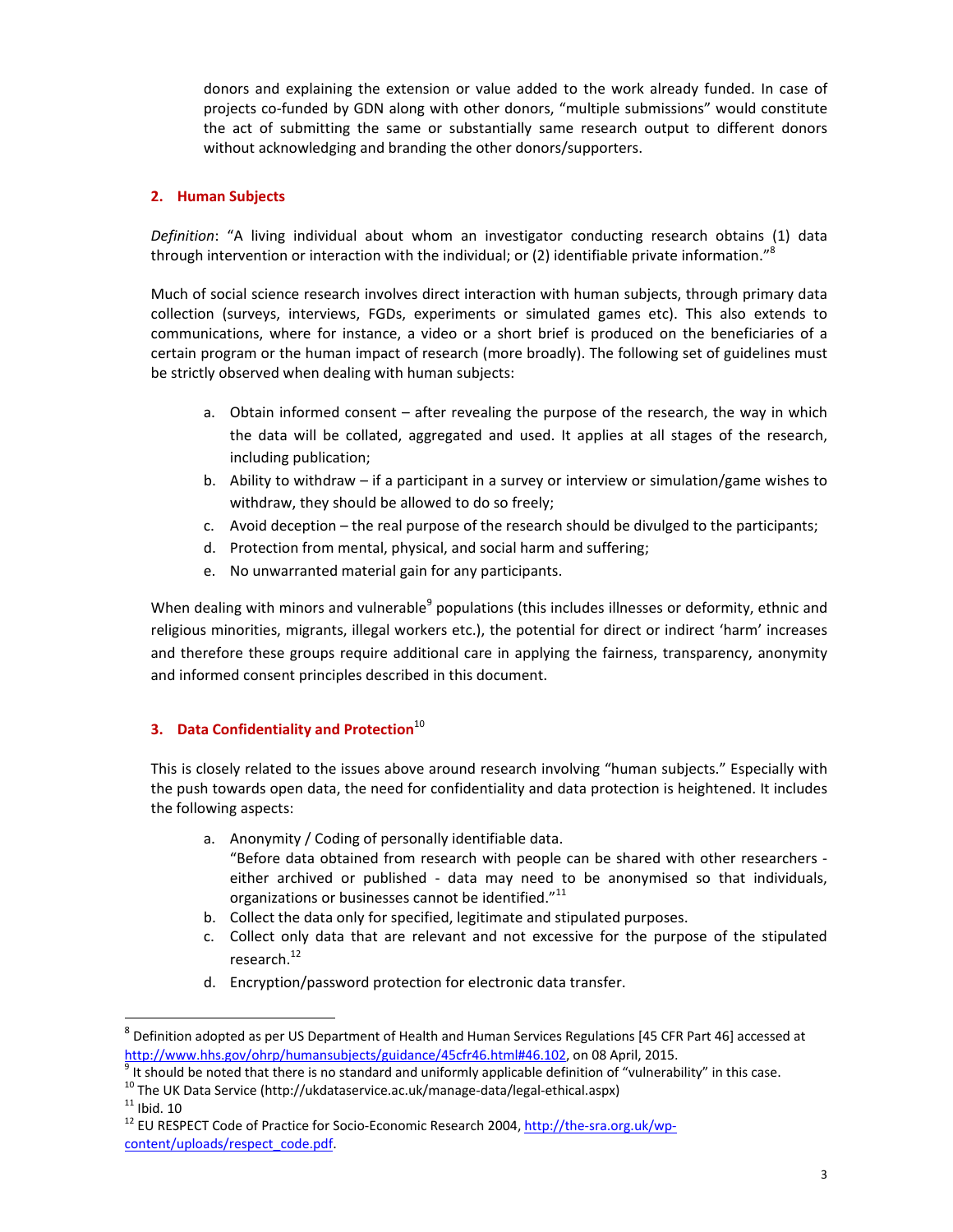- e. Data storage and proper disposal of field notes.
- f. Adequate back‐ups.
- g. Control access.<sup>13</sup>

The following clause has been included in the GDN Grant Agreements regarding the use of human subjects in research and related data protection and confidentiality:

*"The Recipient shall comply with all applicable international laws in connection with the performance of the activities under the Project, including but not limited to all applicable rules, policies and procedures* governing the use of human subjects in research and privacy. In particular, the Recipient shall take all *necessary steps to ensure that any data confidentiality and data protection requirements are complied with."*

## **PROCESS – ENSURING COMPLIANCE**

The Principal Investigators of shortlisted proposals will need to demonstrate that their planned research complies with internationally acceptable standards regarding the ethical conduct of research as well as national laws in the countries of implementation. In cases where applicants are based at Universities who have an Ethical Review Process (including an Institutional Review Board), this approval will need to be secured before the Grant Agreement is issued. An online checklist will be provided by GDN to other shortlisted applicants to determine the need for further review.

## *Ethics Review Committee*

The Grants Manager and the Program Manager responsible for each program at GDN will identify cases where special attention needs to be paid and these will be discussed by a dedicated Ethics Review Committee at GDN. Grant Agreements will only be issued after clearance from this committee.

## **TRAINING**

In line with GDN's capacity building mission, training on Research Ethics will be provided to GDN's grantees as part of the methodological workshops. The Scientific Advisors/mentors assigned to each grantee will also emphasize the ethical considerations surrounding the proposed research, particularly on sensitive topics or when working with marginalized communities, children and other vulnerable populations etc.

  $13$  Ibid 10.